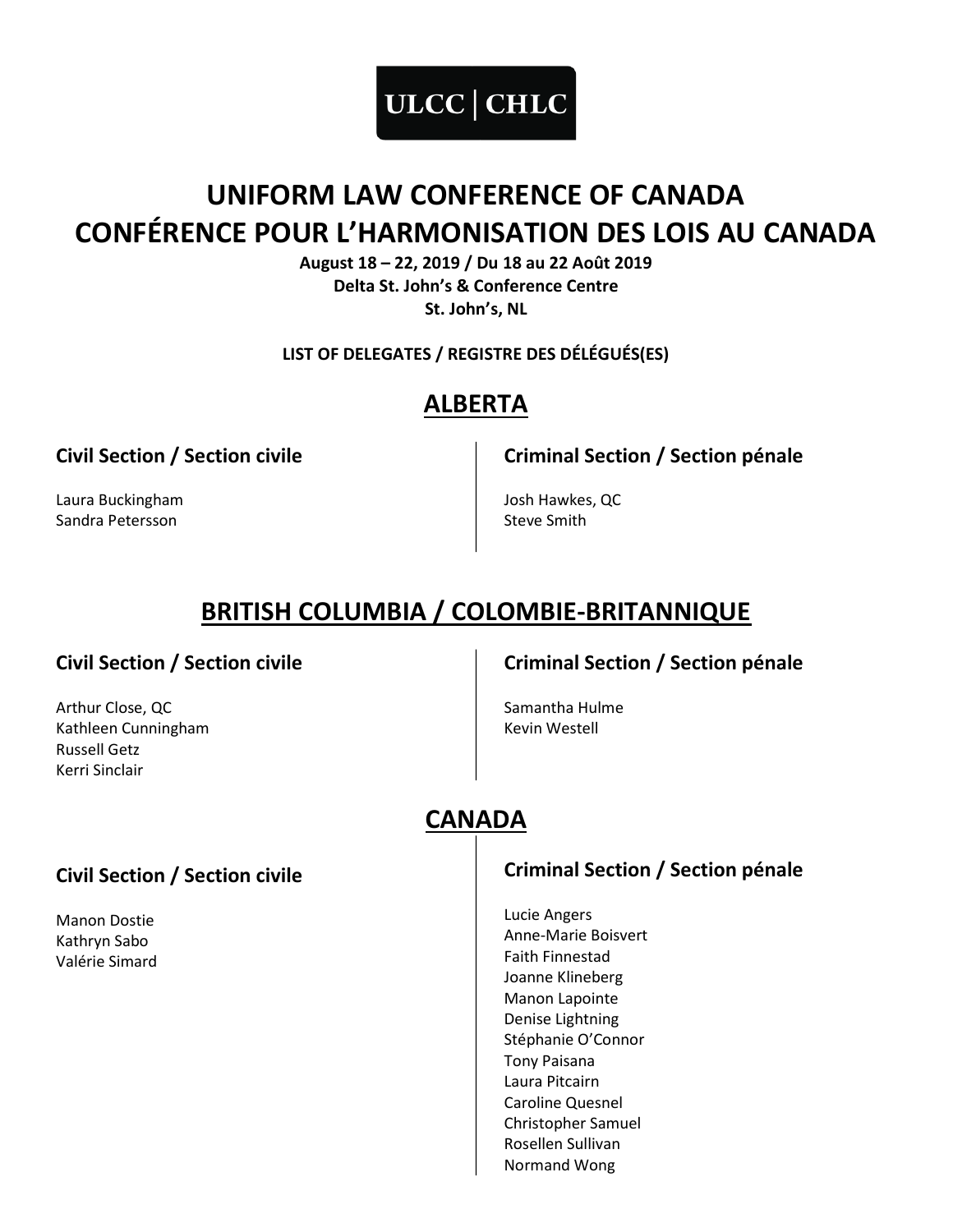### MANITOBA

#### Civil Section / Section civile

Leslie Turner

Criminal Section / Section pénale

Craig Savage James Wood

## NEW BRUNSWICK / NOUVEAU-BRUNSWICK

Civil Section / Section civile

Criminal Section / Section pénale

Kathryn Gregory, QC

# NEWFOUNDLAND & LABRADOR / TERRENEUVE & LABRADOR

Civil Section / Section civile

Donna Ballard, QC Madeleine White Kendra Wright

Elizabeth Strange

Criminal Section / Section pénale

Lisa Stead Lloyd Strickland

# NOVA SCOTIA / NOUVELLE-ÉCOSSE

#### Civil Section / Section civile

Pamela Marche, QC

### NUNAVUT

#### Civil Section / Section civile

Thomas Ahlfors

## ONTARIO

### Civil Section / Section civile

John Lee Laura Dowsley Kathryn Manning

### Criminal Section / Section pénale

Catherine Cooper Adam Weisberg

# QUÉBEC

### Section civile / Civil Section

Laurence Bergeron Elizabeth Corte Charles Henri Laurier Christine Morin

#### Criminal Section / Section pénale

Nicolas Abran Nicolas Le Grand Alary Mia Manocchio Chantale Pelletier Chloé Rousselle